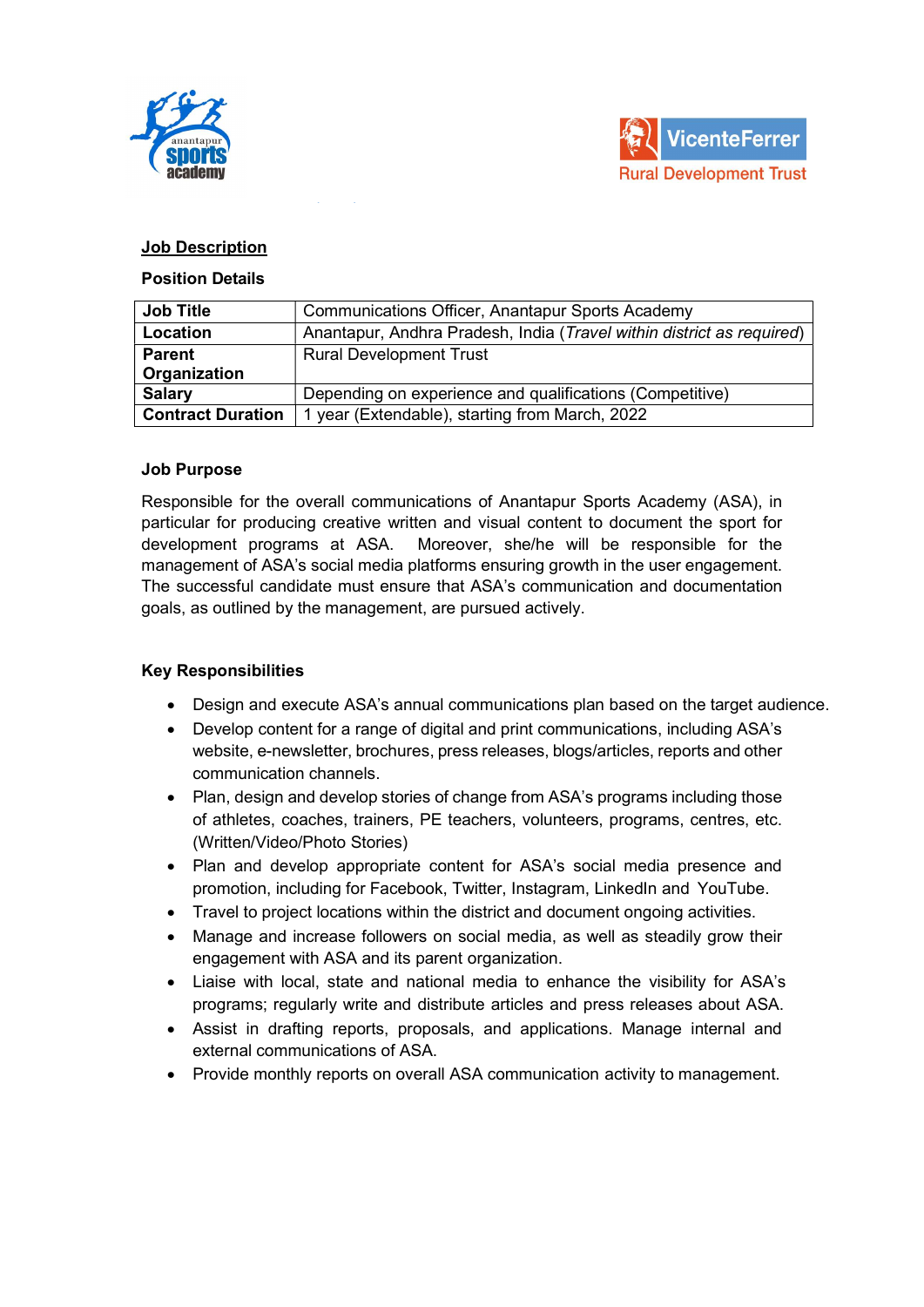



# Personal Specification

| <b>Job Requirements</b>                                                                                             | <b>Assessment Criteria</b> |                  |  |  |
|---------------------------------------------------------------------------------------------------------------------|----------------------------|------------------|--|--|
|                                                                                                                     | <b>Essential</b>           | <b>Desirable</b> |  |  |
| <b>Qualifications &amp; Training</b>                                                                                |                            |                  |  |  |
| Graduate<br>Post-<br>or<br>Graduate<br>Degree<br>in<br>Mass Communication/<br>Media/ Journalism or<br>equivalent    | ✓                          |                  |  |  |
| <b>Knowledge &amp; Skills</b>                                                                                       |                            |                  |  |  |
| Strong Planning &<br>Organisational skills                                                                          | ✓                          |                  |  |  |
| <b>Excellent Verbal &amp; Written</b><br>English<br><b>Communication skills</b>                                     | ✓                          |                  |  |  |
| <b>Highly Creative</b>                                                                                              | ./                         |                  |  |  |
| Development & Sports<br>Industry                                                                                    |                            | ✓                |  |  |
| <b>Experience</b>                                                                                                   |                            |                  |  |  |
| 1-2 years of experience<br>working in the media/<br>communications team                                             |                            | ✓                |  |  |
| <b>General Attributes</b>                                                                                           |                            |                  |  |  |
| Excellent team working<br>Comfortable<br>skills;<br>working in a multi-cultural<br>team                             |                            |                  |  |  |
| Open to new cultures and<br>experiences                                                                             | ✓                          |                  |  |  |
| Comfortable with working<br>in a rural setting and with a<br>developmental<br>organization<br>pursuing social goals |                            |                  |  |  |

### How to Apply

Submit a copy of your resume alongside a covering letter which clearly outlines how your skills and experiences match the requirements set out above tosportssector@rdt.co.in